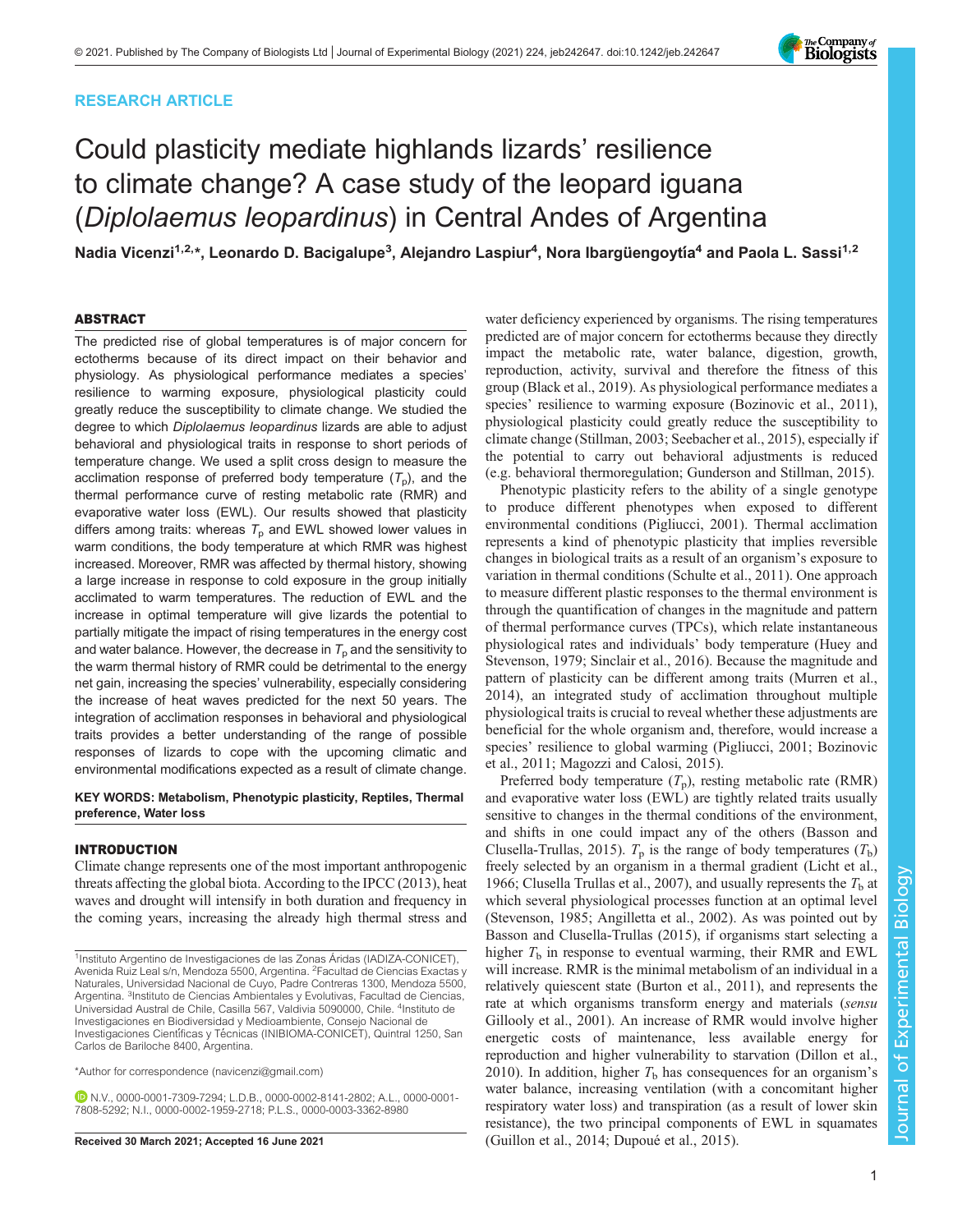Although ectotherms could cope with warming temperatures by changing their TPC ([Ruiz-Aravena et al., 2014; Llewelyn et al.,](#page-7-0) [2018](#page-7-0)) or their critical temperatures [\(Clusella-Trullas and Chown,](#page-6-0) [2014](#page-6-0); [Llewelyn et al., 2018](#page-7-0)) through acclimation plasticity, it is well known that acclimation responses could vary across populations and species [\(Barria and Bacigalupe, 2017; Barria et al., 2018](#page-6-0); [Llewelyn](#page-7-0) [et al., 2018](#page-7-0)). For instance, animals could maintain or partially maintain their  $T_p$ , RMR and EWL across thermal changes, following the temperature compensation hypothesis (COMP; [Clarke, 2003\)](#page-6-0). Alternatively, in cold-adapted species, the acclimation response could result in higher RMR,  $T<sub>p</sub>$  and EWL, when animals are acclimated to low temperatures compared with when they are acclimated to high temperatures, following the predictions of the colder is better hypothesis (CIB; [Huey et al.,](#page-6-0) [1999](#page-6-0)). Both hypotheses are particularly important in ectotherms living at high altitude, where the thermal amplitude is greater and most of the time, ambient temperature is lower than  $T_p$  measured in the laboratory. In seasonally variable environments, the CIB response could save energy whereas the COMP response will optimize performance, at the temperatures experienced during activity windows. Moreover, in a climate change scenario, through any of these acclimation responses, the reduction of EWL and RMR would help to maintain the water balance and would decrease the rate of food intake, partially counteracting the 'metabolic meltdown' (the decrease in the net energy gain) predicted for ectotherms in warmer environments ([Huey and Kingsolver, 2019](#page-6-0)). However, whereas a COMP response could promote resilience by allowing individuals to maintain their activity time, metabolic rate and water balance, it could facilitate the exposure of the organism to extreme temperatures. In contrast, a CIB response would confer the capacity to conserve water and could avoid the risk of overheating, reducing the activity time window under warm conditions, which, simultaneously, could be detrimental for the net energy gain.

The leopard iguana Diplolaemus leopardinus (Werner 1898) (Leiosauridae), a rock-dwelling, sit-and-wait and oviparous lizard, inhabits the cold-arid Central Andes of Argentina. In these harsh environments, the leopard iguana behaves like a moderate thermoregulator, reaching  $T<sub>b</sub>$  in the field near its  $T<sub>p</sub>$  ([Vicenzi et al.,](#page-7-0) [2020\)](#page-7-0). Individuals living in such seasonal and daily fluctuating environments require broader tolerance ranges and behavioral and physiological acclimation abilities to buffer that variation ([Janzen,](#page-6-0) [1967; Bacigalupe et al., 2018](#page-6-0); [Kreiman et al., 2019](#page-6-0)). Here, we studied the extent to which individuals of D. leopardinus can adjust different traits to short-term periods of temperature change in an integrated way, to elucidate possible effects of warming on the species. The plasticity of the thermal preference is inseparable from the complex temperature dependence and acclimation responses of metabolism and water balance ([Basson and Clusella-Trullas, 2015\)](#page-6-0). Therefore, we evaluated the direction, magnitude and pattern of acclimation responses in thermal preference and TPCs of RMR and EWL. Because D. leopardinus inhabits cold and highly variable thermal environments, we expected lizards to respond following the CIB hypothesis. Therefore, we predicted that  $T_p$ , RMR and EWL would acclimate in the same direction and with similar magnitude, maximizing performance in the cold treatment.

# MATERIALS AND METHODS Study site

In December 2018 (late Austral spring), we captured 17 lizards (8 females, 6 males, 3 juveniles) by hand or lasso in the Angostura mountain valley (32.983°S, 69.333°W, WGS84, 2405 masl), in the Central Andes of Mendoza, Argentina. The Angostura valley is characterized by a cold, arid climate with a mean annual temperature of 6.1°C, a maximum temperature in summer of 29°C, and a minimum temperature in winter of −15.5°C. In this type of environment, lizards remain inactive from autumn until early spring. The mean annual precipitation of this site is 359 mm ([Sileo et al.,](#page-7-0) [2015\)](#page-7-0), with two important peaks: one as rain in midsummer (February) and the other as snow in midwinter (July; [Sileo et al.,](#page-7-0) [2015\)](#page-7-0). In this highly seasonal landscape, the leopard iguana shows a mean  $T<sub>b</sub>$  of 26.69±1.18°C and a mean  $T<sub>p</sub>$  of 30.85±0.26°C. Also, the mean operative temperature during the same period was 19.42  $\pm 0.49$ °C ([Vicenzi et al., 2020](#page-7-0)).

## Animal maintenance

Once captured, lizards were transported to the laboratory located at the Instituto Argentino de Investigaciones de las Zonas Áridas (IADIZA, CCT Mendoza, CONICET), at 840 masl. The laboratory is located ca. 1500 m lower than the capture site, and has an increase of ca. 17% in oxygen availability versus that at the capture site. Individuals were maintained in a temperature  $(24\pm1\degree C)$  and photoperiod (12 h:12 h, dark:light) controlled room, with UV light (Sylvania® Reptistar T8 lamps, Osram Sylvania, Wilmington, MA, USA) on 8 h per day over a period of 7 days. Animals  $(N=17)$ were individually housed in terraria (32 cm width×45 cm length×27 cm height), provided with substratum and rocks collected at the capture site, with free access to a shelter and basking sites. Water was supplied *ad libitum*, and food (crickets, mealworms and Blaptica cockroaches) was provided every other day *ad libitum*. We recorded the sex for each lizard; because Diplolaemus species have inconspicuous sexual dichromatism, sex determination was based on examination of external morphology traits. For instance, males were identified by enlargement at the base of the tail caused by the hemipenes, and if the enlargement was not prominent (i.e. subadults), the hemipenes were manually everted to confirm sex. All procedures were performed with the permission of the provincial authority (res. nos 81/2018 and 96/2018, Dirección de Recursos Naturales Renovables, Mendoza Government) and complied with Argentinian National Law no. 14346 for animal care.

## Acclimation treatments

After 1 week in the laboratory, 9 individuals (3 adult males, 4 adult females, 2 juveniles) were acclimated to  $20 \pm 2^{\circ}$ C and 8 individuals (3 adult males, 4 adult females, 1 juvenile) were acclimated to 30±2°C experimental temperatures. The 20°C treatment reflected the mean operative temperature currently registered in the field during activity time of lizards (19.42±0.49°C; [Vicenzi et al., 2020\)](#page-7-0). Operative temperature represents the product of interactions between biophysical and morphological factors that influence the  $T<sub>b</sub>$  of an ectothermic organism [\(Bakken and Gates, 1975](#page-6-0); [Hertz et al., 1993\)](#page-6-0). The temperature selected for the warmer treatment is closer to the projected increases in frequency and duration of heatwaves predicted by the [IPCC \(2013\)](#page-6-0) for the study area. We randomly assigned lizards to one of the two experimental temperatures for 14 days, and then we measured  $T_p$ , RMR and EWL. Afterwards, they were exposed to the alternative experimental temperature for 14 days, and again, the physiological traits were measured. Body mass did not statistically change as a result of the acclimation treatment  $(F_{1,15,2}=1.99)$ ,  $P=0.178$ ; see below for details on analyses).

### Physiological traits Preferred temperature

To measure  $T_p$  (sensu Pough and Gans, 1982; [Hertz et al., 1993\)](#page-6-0), we used a fiber-board terrarium (60 cm width×120 cm length×30 cm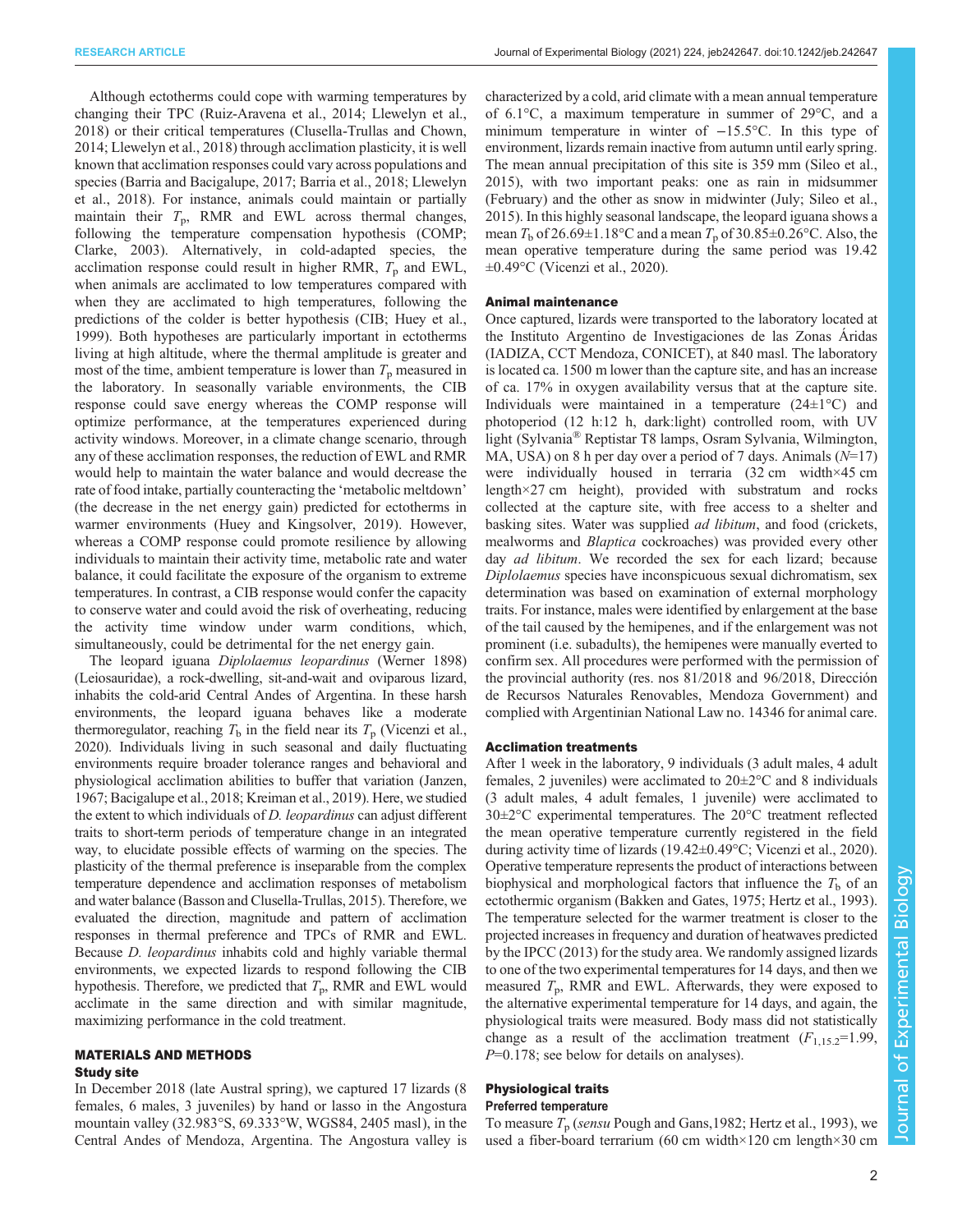height) partitioned into three lanes and partly covered by a lid on one end. The thermal gradient (23°C to 50°C) was achieved with a heliotherm (three 75 W halogen lamps suspended from the lid) and thigmotherm (four thermostat-controlled electric heat coils connected to four mica sheets) heat source (for more details, see [Vicenzi et al., 2020\)](#page-7-0). We affixed an ultrafine (44 ga) Type T thermocouple to the belly of each lizard using insulation material and surgical tape, to prevent the thermocouple from being dislodged during the experiment. The thermocouples were connected to an 8-channel data logger (Measurement Computing 1.2 kHz Data Acquisition Device, OMEGA® TC-08,  $\pm 0.5$ °C, Stamford, CT, USA). After 30 min, we recorded  $T<sub>b</sub>$  at 1 s intervals for 140 min. We calculated the mean  $T<sub>p</sub>$  and the mean temperature set-point ( $T_{\text{set}}$ , the interquartile range of  $T_p$ ; sensu [Hertz et al., 1993](#page-6-0)) from the population from the  $T_p$ , and the  $T_{\text{set}}$  obtained from each lizard ( $N=17$ ). We also calculated the standard deviation (s.d.) of  $T_p$  to evaluate the precision in the selection of  $T<sub>b</sub>$ .

#### RMR and total EWL rate

Three days after measuring  $T_p$ , RMR and total EWL were measured using standard flow-through respirometry and hygrometry methods. Metabolic rate was measured as the rate of carbon dioxide production  $(\dot{V}_{\text{CO}_2})$  using a computerized open-flow respirometry system (Field Metabolic System, Sable Systems, Henderson, NV, USA). The incurrent air was passed through  $CO_2$ -absorbent granules of Baralyme<sup>®</sup> and H<sub>2</sub>O-absorbent granules of Drierite<sup>®</sup> to remove carbon dioxide and water, and then entered a dark metabolic chamber (0.35 l). The chamber received air with a flow of 250 ml min−<sup>1</sup> when we evaluated the adults, and 200 ml min−<sup>1</sup> in the case of the juveniles ([Naya et al., 2008](#page-7-0)), from a mass flow controller and through Bev-Aline tubing (Thermoplastic Processes Inc.). The excurrent air passed through the water vapor sensor and columns of Drierite®, before passing through  $CO<sub>2</sub>$ analyzers. The complete trial lasted 1 h. The output from the  $H<sub>2</sub>O$  (kPa) and  $CO<sub>2</sub>$  analyzers (%) was digitized using a Universal Interface II and recorded on a personal computer using ExpeData<sup>®</sup> data acquisition software (Sable Systems). Our sampling interval was 1 s. We averaged the water vapor pressure and the  $CO<sub>2</sub>$ concentration of the excurrent airstream over a 10 min period after a steady state was reached ([Tieleman et al., 2003](#page-7-0)).  $\dot{V}_{\text{CO}_2}$  was calculated as  $V_{\text{CO}_2} = (F_{\text{ICO}_2} - F_{\text{ECO}_2}) \times \text{FR} \times 60$ , where  $F_{\text{ICO}_2}$  is the incoming fractional concentration of  $CO<sub>2</sub>$  from the metabolic chamber,  $F_{\text{E}_{\text{CO}_2}}$  is the fractional concentration of  $\text{CO}_2$  leaving it, and FR is the flow rate (ml min−<sup>1</sup> ) after STP correction ([Lighton,](#page-6-0) [2008](#page-6-0)). EWL was calculated as  $EWL = FR \times (P/R_w \times T)$ , where FR is the flow rate after STP correction,  $P$  is the water vapor pressure of the air (Pa),  $T$  is the temperature of the dew-point hygrometer  $(K)$ and  $R_w$  is the gas constant for water vapor (461.5 J kg<sup>-1</sup> K<sup>-1</sup>; [Lide,](#page-6-0) [2001](#page-6-0)).

We measured RMR and EWL at five  $T<sub>b</sub>$  (20, 24, 28, 32 and 34 $\degree$ C) between 09.00 h and 19.00 h (daily activity time of leopard iguanas). We used a Peltier-effect cabin to achieve constant ambient temperatures during the measurements (PELT-5; range: −5 to 65°C, stability: 0.01 to 0.2°C, Sable Systems). The order of the trials was randomized. We measured body mass (BM) before the metabolic measurements using an electronic balance  $(\pm 0.1 \text{ g})$ , and we recorded cloacal  $T<sub>b</sub>$  at the beginning and end of each trial using a TPK01 thermocouple attached to a TES 1312A digital thermometer (±0.01°C; TES® Electrical Electronic corp., Taipei, Taiwan). Before each measurement of RMR and TEWL, lizards were fasted for 48 h ([Artacho et al., 2013](#page-6-0)).

#### Statistical analysis

Statistical analysis of data was carried out in R version 3.6.3 [\(http://www.R-project.org/](http://www.R-project.org/)). We fitted individual TPCs for RMR using the nlsLM function of the minpack.lm package ([https://cran.](https://cran.r-project.org/web/packages/minpack.lm/index.html) [r-project.org/web/packages/minpack.lm/index.html](https://cran.r-project.org/web/packages/minpack.lm/index.html)). From each curve under each acclimation treatment, we obtained the highest RMR (maximum  $\dot{V}_{\text{CO}_2}$ ) and the  $T_{\text{b}}$  at which it occurred ( $T_{\text{hRMR}}$ ). We used a linear mixed modeling approach to evaluate the effects of acclimation temperature, treatment order, sex, BM and  $T<sub>b</sub>$  (this last one just for EWL) on  $T_p$  and its precision, highest RMR and  $T_{hRMR}$ , and EWL, while taking into account that we had repeated measurements for individuals (i.e. each individual was measured at both acclimation temperatures). The statistical significance of the random factors (i.e. individual ID) was assessed by likelihood ratio tests based on restricted maximum likelihood. For all traits, with the exception of EWL (EWL:  $\chi_1^2$ =12.5, P<0.001), the random factor was not significant (in all traits  $\chi_1^2=0$ ,  $P=1$ ). Therefore, for EWL, P-values for fixed effects were obtained using type III sums of squares based on the Satterthwaite approximation for denominator degrees of freedom [\(Kuznetsova et al., 2017\)](#page-6-0). For the remaining traits, we employed a simple linear model with a backward model selection procedure to evaluate the change in residual sums of squares of a full model versus a nested model that does not include the predictor being evaluated. We started with a full model including all predictors and their interactions, and removed one predictor at a time, until we obtained a minimum adequate model. Statistical analyses were performed using lme4 ([Bates et al., 2015](#page-6-0)) and lmerTest [\(Kuznetsova et al., 2017](#page-6-0)) packages. Afterwards, we compared  $T_p$  from acclimated individuals with their  $T_p$  in field conditions obtained by [Vicenzi et al. \(2020\)](#page-7-0) using a Pearson correlation test. Results are shown as means±s.e.m.

### RESULTS

 $T_p$  was not related to treatment order  $(F_{1,28}=2.18, P=0.15)$ , the interaction between acclimation and treatment order  $(F_{1,26}=0.15,$  $P=0.7$ ), or the interaction between body mass and acclimation  $(F_{1,27}=1.5, P=0.23)$ .  $T_p$  was positively associated with body mass (slope±s.e. 0.08±0.02,  $F_{1,30}$ =16.51, P<0.001). It was 1°C lower in the warmer acclimation treatment  $(F_{1,30}=12.50, P<0.001)$  and 0.54°C lower in males ( $F_{1,30}$ =5.30, P<0.05; [Fig. 1](#page-3-0)). The  $T_p$  of lizards acclimated at 20 $^{\circ}$ C was positively correlated ( $\rho$ =0.60,  $t_{1,15}=2.94$ ,  $P<0.01$ ) with that registered in natural conditions (without acclimation), whereas  $T_p$  of lizards acclimated at 30°C was not ( $p=0.14$ ,  $t_{1,15}=0.57$ ,  $P=0.58$ ).

The precision (s.d.) of  $T_p$  was affected by the warm treatment. Lizards that were first acclimated to 30°C showed higher precision of  $T_p$  than those acclimated first to 20 $\degree$ C, but lizards acclimated secondarily to 20 $\degree$ C exhibited more precise  $T_p$  that those acclimated first to 20 or 30°C ( $F_{1,28}$ =5.18, P<0.05). Males and females did not significantly differ in the precision of their  $T_p$  ( $F_{1,27}=0.73$ ,  $P=0.40$ ), although in smaller individuals (slope $\pm$ s.e. 0.04 $\pm$ 0.01,  $F_{1,28}$ =10.59,  $P<0.005$ ) the s.d. of  $T<sub>p</sub>$  was smaller ([Table 1](#page-3-0)).

RMR showed a non-linear relationship with  $T<sub>b</sub>$ , rising with  $T<sub>b</sub>$  to a maximum level, and then dropping in a downwards curve. Data fitted a Briere equation ([Briere et al., 1999\)](#page-6-0). The temperature at which the highest RMR occurred  $(T_{hRMR})$  was not affected by the interaction between body mass and acclimation treatment  $(F_{1,26}=0.01, P=0.91)$ , the interaction between acclimation and treatment order  $(F_{1,27}=0.44, P=0.51)$ , sex  $(F_{1,28}=0.90, P=0.35)$ , order  $(F_{1,29}=1.02, P=0.32)$  or body mass  $(F_{1,30}=1.14, P=0.29)$ .  $T_{\text{hRMR}}$  was almost 2°C lower in the 20°C acclimation treatment  $(F_{1,31}$ =4.77, P<0.05; [Fig. 1](#page-3-0)) than in the 30°C treatment. RMR was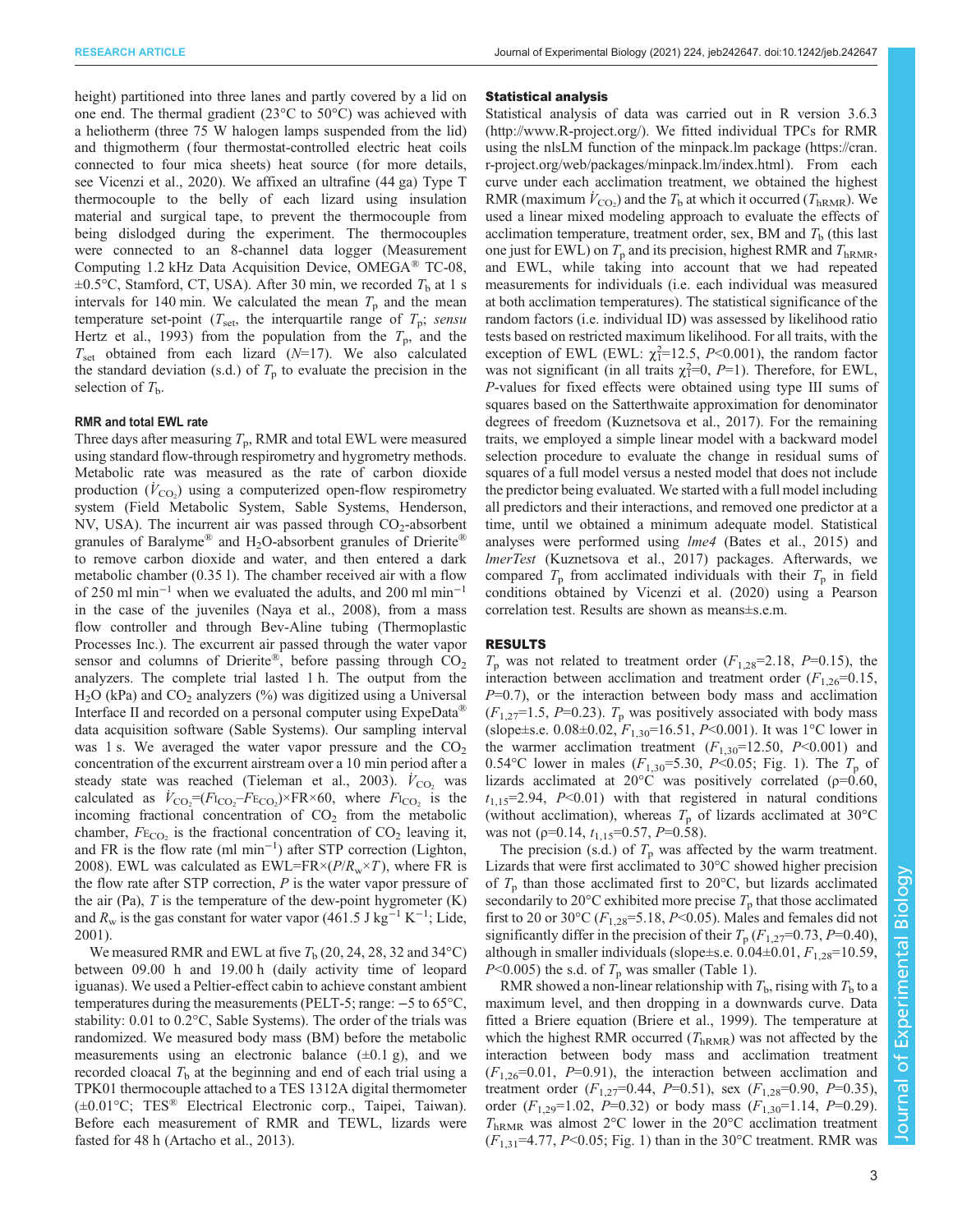<span id="page-3-0"></span>

Fig. 1. Relationship between measured traits and body mass in Diplolaemus leopardinus. Preferred body temperature  $(T_p)$ , body temperature of the highest resting metabolic rate  $(T_{hRMR})$ , highest magnitude of resting metabolic rate (hRMR, i.e.  $\dot{V}_{\rm CO_2}$ ) and evaporative water loss (EWL) showed a linear relationship with body mass for both temperature treatments (N=17 lizards). Dark gray and triangles represent the 20°C acclimation treatment and light gray and circles represent the 30°C acclimation treatment.

unaffected by the interaction between body mass and acclimation treatment  $(F_{1,26}=0.25, P=0.62)$  and sex  $(F_{1,27}=0.34, P=0.56)$ , but increased with body size (slope $\pm$ s.e. 0.03 $\pm$ 0.32,  $F_{1,28}$ =6.11, P<0.05; Fig. 1). RMR ranged from 0.4 ml h<sup>-1</sup> for the smallest lizards to 2.08 ml h<sup>-1</sup> in the largest lizard in the cold treatment, and from 0.4 ml h<sup>-1</sup> for the smallest lizards to 1.51 ml h<sup>-1</sup> in the largest lizard in the warm treatment. RMR was also influenced by the interaction between acclimation and treatment order  $(F_{1,28}=6.25,$  $P<0.05$ ; [Fig. 2\)](#page-4-0). In fact, the order effect was only present when animals were acclimated first to the warm treatment and to second the cold treatment ([Fig. 3\)](#page-4-0). The group acclimated first to 20°C showed a mean hRMR of 1.11±0.15 ml  $h^{-1}$  in the colder treatment and  $1.11\pm0.17$  ml h<sup>-1</sup> in the warmer one, whereas the lizards first acclimated to 30°C exhibited a mean hRMR of 0.84±0.11 ml h−<sup>1</sup> in the warmer treatment and 2.49±0.20 ml h<sup>-1</sup> in the colder one [\(Fig. 3](#page-4-0)).

Finally, EWL was not affected by the interaction between acclimation and treatment order  $(F_{1,10,40} = 0.01, P = 0.92)$ , the interaction between body mass and acclimation treatment  $(F_{1,134.20}=1.06, P=0.30)$ , order  $(F_{1,146.63}=1.27, P=0.26)$  or sex  $(F_{1,12,10}$ =4.40, P=0.06). The rate of EWL was positively related to body mass (slope±s.e. 0.01±0.004,  $F_{1,10,29}$ =5.74, P<0.05) and  $T<sub>b</sub>$ (slope±s.e. 0.03±0.003,  $F_{1,131.72}$ =79.13,  $P$  < 0.001), and was lower after the 30°C acclimation treatment  $(F_{1,141.22}$ =18.32, P<0.001; [Fig. 2\)](#page-4-0). At the highest temperature (34°C), EWL rate ranged from 0.4% of body mass per hour for the smallest lizards to 0.13% of body mass per hour for the largest lizards acclimated to the cold treatment, whereas it ranged from 0.16% of body mass per hour for the smallest lizards to 0.06% of body mass per hour for the largest lizards after exposure to the warm treatment.

 $T_p$ , RMR and EWL descriptive statistics are shown in Table 1. Allometric equations for  $T_p$ , T<sub>hRMR</sub>, RMR and EWL are shown in [Table S1.](https://journals.biologists.com/jeb/article-lookup/DOI/10.1242/jeb.242647)

# **DISCUSSION**

Phenotypic plasticity is usually expected in heterogeneous thermal environments, because despite the energetic cost of production and maintenance of plastic traits, they allow individuals to deal with that variability ([Ghalambor et al., 2007](#page-6-0); [Pigliucci, 2001](#page-7-0)). In the leopard iguana, a species inhabiting the highly seasonal environment of the

Table 1. Descriptive statistics for Diplolaemus leopardinus lizards exposed to 20 and 30°C acclimation treatments

| Treatment      | Sex     | $T_{p}$ (°C)     | $T_{\rm set}$ (°C)       | $T_{\rm n}$ s.d. | $T_{hRMR}$ (°C)  | $hRMR$ (ml $h^{-1}$ ) |
|----------------|---------|------------------|--------------------------|------------------|------------------|-----------------------|
| $20^{\circ}$ C | Male    | $30.65 \pm 0.28$ | 29.35±0.35 to 32.01±0.44 | $2.26 \pm 0.18$  | $29.6 \pm 0.83$  | $1.52 \pm 0.31$       |
|                | Female  | $31.31 \pm 0.38$ | 30.44±0.43 to 32.42±0.49 | $178 + 010$      | $30.48 \pm 1.15$ | $1.73 \pm 0.30$       |
|                | Overall | $31.00 \pm 0.25$ | 29.93±0.31 to 32.27±0.32 | $2.00 \pm 0.11$  | $29.75 \pm 0.73$ | $1.69 + 0.21$         |
| $30^{\circ}$ C | Male    | $29.41 \pm 0.35$ | 28.23±0.34 to 30.49±0.40 | $1.44 \pm 0.09$  | 31.75±0.67       | $0.86 \pm 0.15$       |
|                | Female  | $3027+023$       | 28.95±0.17 to 31.49±0.36 | $176 + 018$      | $31.65 \pm 0.59$ | $1.09 + 0.16$         |
|                | Overall | 29.86±0.22       | 28.61±0.20 to 31.01±0.29 | $1.61 \pm 0.11$  | $31.07 \pm 0.43$ | $0.99 + 0.01$         |

Data are shown for preferred body temperature ( $T_p$ ), set-point of preferred body temperature ( $T_{\text{set}}$ ), preferred body temperature precision ( $T_p$  s.d.m.), body temperature of the highest value of resting metabolic rate (T<sub>hRMR</sub>) and the highest magnitude of resting metabolic rate (hRMR,  $\dot{V}_{\rm CO_2}$ ). Means±s.e.m. of raw data are shown (N=17 lizards, 8 males and 9 females).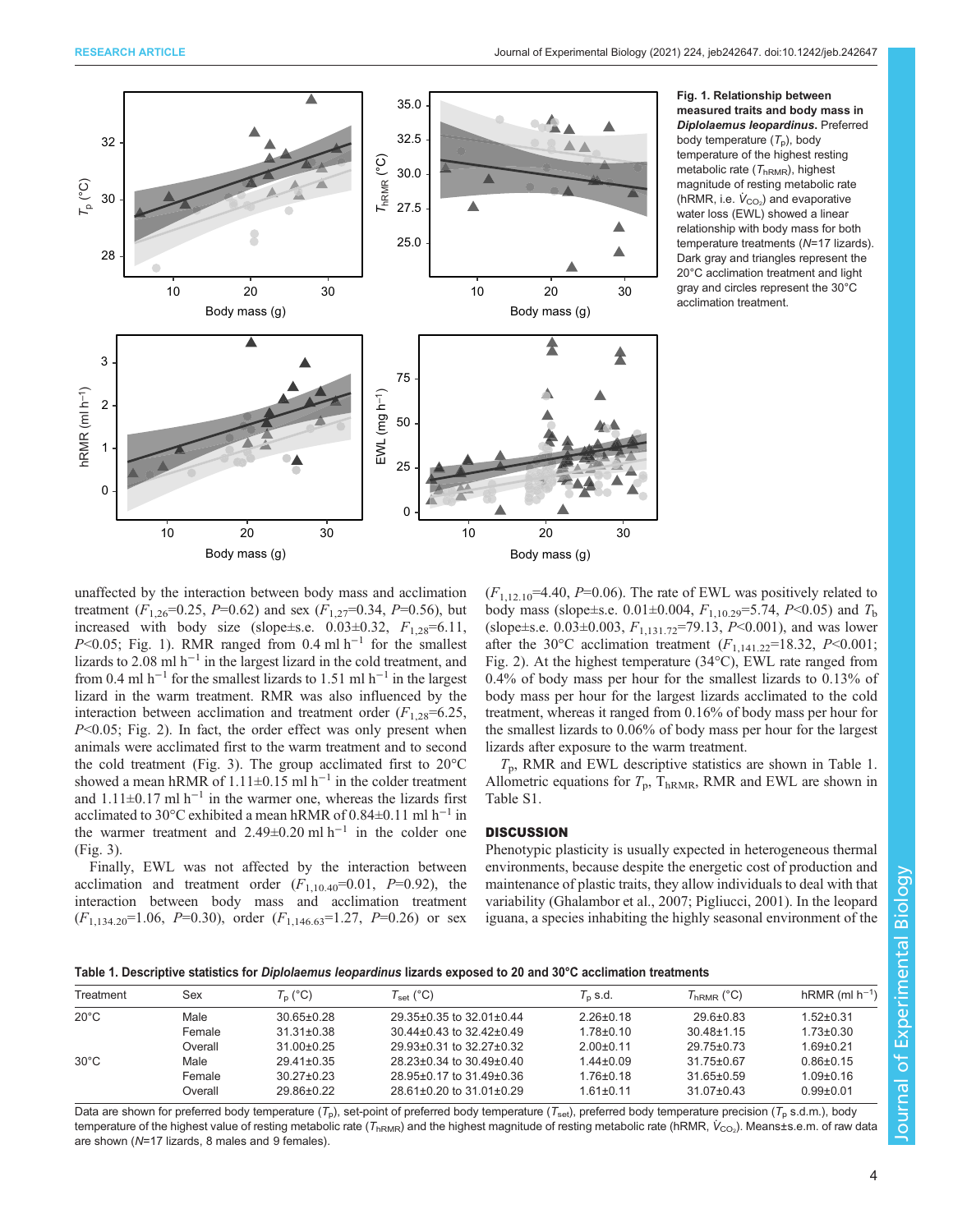<span id="page-4-0"></span>

Fig. 2. Predicted population resting metabolic rate and EWL in relation to body temperature in D. leopardinus. Thermal performance curves (TPCs) of resting metabolic rate (RMR, i.e.  $\dot{V}_{\rm CO_2}$ ; red) and total EWL (blue) are shown for lizards (N=17) acclimated to 20 and 30°C. The dashed black line represents the body temperature at which hRMR was achieved, and the gray area represents the temperature set-point  $(T_{\text{set}}; 50\%$  interquartile range of preferred body temperatures; 20°C treatment: 29.93–32.27°C; 30°C treatment 28.92–30.29°C). TPCs are shown for the global population, without discriminating the acclimation order effect (see Results). Statistical analysis was performed with the parameters obtained from the TPC of each individual.

high Andes,  $T_p$ , the  $T_b$  at which RMR is the highest, and EWL were adjusted and showed a behavioral–physiological interplay in the plastic response. In particular, our results show: (i) a reduction in  $T_p$ and EWL in the warmer treatment, (ii) an increment in  $T_{hRMR}$  under the same treatment [\(Table 1](#page-3-0)), (iii) the absence of a change in hRMR between treatments (Fig. 3), and (iv) a strong effect of the recent thermal history on the magnitude of the RMR.

Diplolaemus leopardinus is a cold-adapted species, as revealed by its relatively low  $T_p$  and low optimum temperature for bite force





in nature compared with other Andean lizards [\(Vicenzi et al., 2020\)](#page-7-0). Furthermore, the higher values of  $T_p$  and EWL after acclimation to the 20°C treatment (i.e. the 'colder' treatment) show that activity and performance, such as locomotion and foraging activities, are favored in this lizard in colder environments [\(Rogowitz, 1996](#page-7-0); [Basson and Clusella-Trullas, 2015\)](#page-6-0).

Lizards acclimated to the 30 $^{\circ}$ C treatment showed lower  $T_{p}$  (29.86)  $\pm 0.22$ °C; [Table 1](#page-3-0), [Fig. 1](#page-3-0)), following the predictions of the CIB hypothesis. Moreover,  $T_p$  in the 20 $\degree$ C treatment was correlated to  $T_p$  of individuals immediately after capture (without acclimation) as shown in [Vicenzi et al. \(2020\)](#page-7-0). The plastic response of  $T_p$  could also be interpreted as an inverse acclimation or inverse compensation, because it reveals an opposite relationship between acclimation temperature and thermal preference [\(Tsuji, 1988a](#page-7-0); Gvož[dík et al., 2007\)](#page-6-0). Inverse acclimation has been reported for Sceloporus occidentalis and Phrynocephalus lizards [\(Wilhoft and](#page-7-0) [Anderson, 1960](#page-7-0); [Wang et al., 2013\)](#page-7-0) and the salamander Triturus *dobrogicus* (Gvož[dík et al., 2007\)](#page-6-0). Inverse acclimation of  $T_p$  would be expected after exposure to warm temperatures because the margin between  $T_p$  and the critical thermal maximum in natural conditions is usually small (reviewed in [Angilletta, 2009\)](#page-6-0). Therefore, the selection of lower  $T<sub>b</sub>$  represents a behavioral response to prevent further exposure of the organism to extreme temperatures [\(Feder and Pough, 1975;](#page-6-0) Gvož[dík et al., 2007; Basson](#page-6-0) [and Clusella-Trullas, 2015](#page-6-0)). However, in D. leopardinus, given that  $T_p$ ,  $T_{hRMR}$  and EWL showed a similar response in the direction of their change, we hypothesize that the selection of a lower  $T_p$  is mostly related to a reduction in RMR and EWL under warm conditions.

The thermal RMR curve of leopard iguana in the laboratory revealed a short-term acclimation in  $T_{\text{hRMR}}$  and in the TPC pattern, following the COMP hypothesis. The  $T<sub>b</sub>$  of the highest RMR partially compensated for the thermal change between treatments, being 1.95°C lower in the 20°C treatment ( $T_{hRMR}$ =29.75±0.76°C) than in the 30°C treatment ( $T_{hRMR}=31.7\pm0.41$ °C; Fig. 2), whereas the overall TPC pattern changed from a nearly symmetrical shape in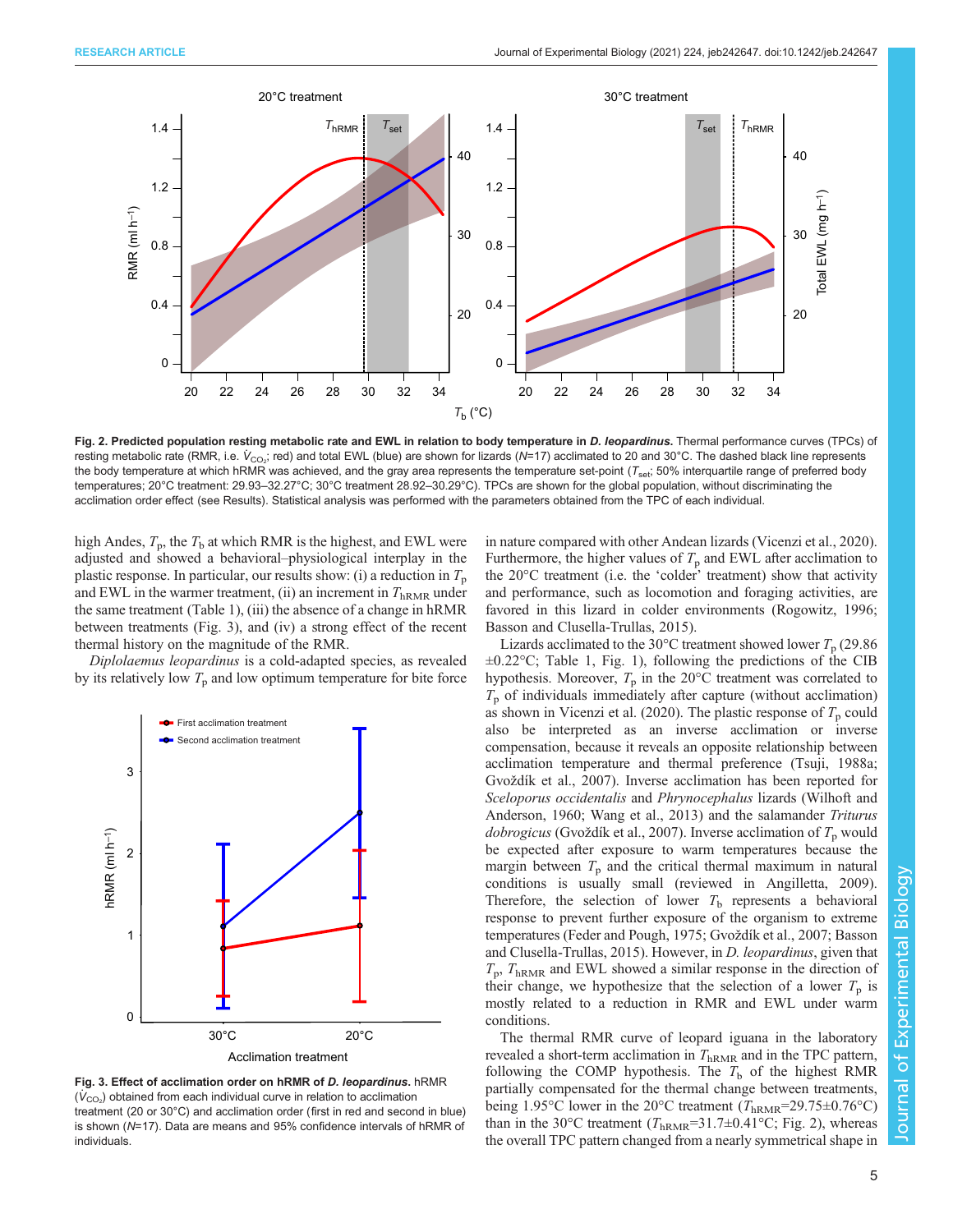the 20°C treatment to a left-skewed one at 30°C ([Fig. 2](#page-4-0)). Leopard iguanas acclimated to 30°C concentrated the maximum values of RMR in a narrow  $T<sub>b</sub>$  range compared with the TPC of lizards acclimated to 20°C. This plastic response reduces the temperature sensitivity of RMR, which would minimize the increase in energy expenditure and water needs predicted for warming environments [\(Moffett et al., 2018\)](#page-7-0).

The RMR acclimation response showed sensitivity to the individual's previous thermal experience. In particular, we only found RMR differences in those lizards acclimated to 20°C that had been first exposed to warm conditions ([Fig. 3](#page-4-0)). Lizards initially acclimated to 30°C or to 20°C, and those acclimated second to 30°C (after the 20°C acclimation) reached similar values of RMR, whereas lizards acclimated second to 20°C (after the 30°C acclimation) showed a remarkably higher increment of 224% in the highest magnitude of RMR [\(Fig. 3\)](#page-4-0). In agreement with the findings of [Barceló et al. \(2009\),](#page-6-0) our results show that after acclimation to a warm thermal treatment, the response of RMR to cold exposure is exacerbated ([Fig. 2](#page-4-0)). In line with this, thermal history and seasonality have important influences on the acclimation responses of RMR, as was recorded for Cordylus oelofseni ([Basson and Clusella-Trullas, 2015](#page-6-0)), Sceloporus lizards [\(Tsuji, 1988a,b\)](#page-7-0) and Tupinambis merianae (=Salvator merianae; [Toledo et al., 2008\)](#page-7-0), among others. In particular, [Tsuji \(1988a\)](#page-7-0) reported that *Sceloporus* lizards from thermally heterogeneous environments, after 1 and 2 months of acclimation, differ in their RMR adjustments depending on the capture season (spring or autumn). Although our sample size was rather small, the reported patterns are clear and strengthen the notion that the acclimation ability of our study species is shaped by its recent thermal history. Moreover, contrary to our predictions, the highest magnitude of RMR remained constant when we compared short-term exposure to warmer or colder conditions ([Fig. 3\)](#page-4-0), but, when the recent thermal history involves a warm past, the thermal sensitivity of RMR increases in an extraordinary way, which would involve higher energetic costs of maintenance and higher vulnerability to starvation [\(Dillon et al., 2010](#page-6-0)).

EWL was positively affected by  $T<sub>b</sub>$ , and showed a ca. 15% decrease in magnitude in the 30°C treatment compared with the 20°C treatment. This drop is partially associated with the change in the TPC pattern of RMR in response to acclimation. Lower RMR implies a decrease in oxygen demand, and consequently lower ventilation and a drop in respiratory water loss (Dmi'[el, 1972\)](#page-6-0). However, unlike the thermal metabolic curve, EWL continued rising along with  $T<sub>b</sub>$  ([Fig. 2](#page-4-0)). This increment in EWL occurred as a consequence of the use of cooling mechanisms, such as transpiration and the display of ventilatory behaviors (such as rapid breathing through the nares and breathing with an open-mouthed gape; [Tattersall et al., 2006\)](#page-7-0). Thermal plasticity of EWL in D. leopardinus is an important finding because it reveals the capacity to conserve water in warming conditions for this coldadapted species. Despite the fact that leopard iguanas were provided with water *ad libitum* in both treatments, the EWL response to higher temperatures led to further behavioral and physiological water-conserving mechanisms: lower thermal preference, changes in the thermal sensitivity of RMR, as also reported in other reptiles (Dmi'[el, 1972; Bradshaw, 1997; Davis and DeNardo, 2009; Guillon](#page-6-0) [et al., 2014; Dupoué et al., 2015](#page-6-0); [Rozen-Rechels et al., 2019](#page-7-0)), and thermal acclimation. In terrestrial reptiles, water and thermal balance influence most biological processes, and their regulation shares behavioral and physiological responses influenced by functional trade-offs between them ([Rozen-Rechels et al., 2019\)](#page-7-0). In species that inhabit cold and arid environments, water balance and thermoregulation are often in conflict, because the selection of higher  $T<sub>b</sub>$  increases water loss by transpiration and ventilation [\(Köhler et al., 2011\)](#page-6-0). Temperature and water constraints directly influence individual performance; for example, hydration state affects the optimal temperature and the shape of TPCs ([Rozen-](#page-7-0)[Rechels et al., 2019](#page-7-0)). Our results show how lizards are able through different mechanisms (i.e. changes in  $T_p$ , RMR, thermal acclimation) to cope with higher temperatures and, consequently, the dehydration risk.

The Central Andes of Argentina are among the regions considered to be particularly vulnerable to climate change impacts, as a result of the projected warming (between 3 and 4°C of the mean temperature) and the increase – in frequency and  $duration - of drought$  and heatwaves by the end of this century [\(IPCC, 2013](#page-6-0); [Barros et al., 2015](#page-6-0)). Model predictions indicate that this scenario will increase the time that lizards spend in shelters [\(Sinervo et al., 2010\)](#page-7-0), thus reducing foraging opportunities ([Sinervo](#page-7-0) [et al., 2010; Sears et al., 2011\)](#page-7-0). The increase in RMR and the lower foraging time, combined with the expected reduction in the abundance of arthropods ([Deutsch et al., 2008; Hallmann et al.,](#page-6-0) [2017;](#page-6-0) [Lister and Garcia, 2018\)](#page-7-0), will decrease the net energy gain of insectivorous lizards ('metabolic meltdown'; sensu [Huey and](#page-6-0) [Kingsolver, 2019\)](#page-6-0). Moreover, environmental temperatures also influence water balance; and an organism's hydric condition influences its thermal biology, affecting individual performance [\(Rozen-Rechels et al., 2019](#page-7-0)). Our results suggests that in D. leopardinus, the recent thermal history plays a key role in shaping RMR. The highest magnitude and thermal sensitivity recorded for RMR did not show thermal acclimation in the short term, when lizards experienced cold or temperate environmental conditions in the recent past. This strengthens the concept of a future metabolic meltdown in ectotherms, because energy costs will increase at higher temperatures. Moreover, when lizards recently experienced steady warm conditions, we recorded an exacerbated increase in RMR during exposure to the 20°C treatment (which represents the mean operative temperature of our study site), revealing a strong effect of warming ([Fig. 2\)](#page-4-0). This could imply that after a short exposure to warm temperatures, as in a heat wave, subsequent RMR could be compromised as a result of a remarkable increment in its thermal sensitivity. We recorded plasticity of  $T_p$ ,  $T_{hRMR}$  and EWL, which could partially counteract the hydric deficit predicted for arid lands [\(Field et al., 2012\)](#page-6-0). Recent findings on our study species indicate an increase in bite force for individuals acclimated to 30°C [\(Vicenzi et al., 2020](#page-7-0)), which entails the ability to capture larger prey and the reduction of the time needed to manipulate them, improving its profitability [\(Herrel et al., 1996\)](#page-6-0). Nevertheless, our present results are less optimistic: the contraction of the time window for activity arising from the selection of lower  $T<sub>b</sub>$ , combined with the low thermal plasticity in the RMR under this temperature, will reduce the net energy gain and slow the growth and reproduction rates of the species ([Huey and Kingsolver, 2019](#page-6-0)). Integrating behavioral and physiological traits provides a better understanding of the mechanisms involved in plastic responses, and their evolutionary trade-offs [\(Magozzi and Calosi, 2015\)](#page-7-0), allowing stronger considerations about the vulnerability of *D. leopardinus* to climate change.

# Acknowledgements

We thank John Krenz, Rubén Massarelli and Jesús Pizarro for field support, Cielo Linares and Grisel Cavieres for laboratory assistance, Sergio Estay for statistical support, and IADIZA and the Dirección de Recursos Naturales Renovables of Mendoza government for their support in conducting this research.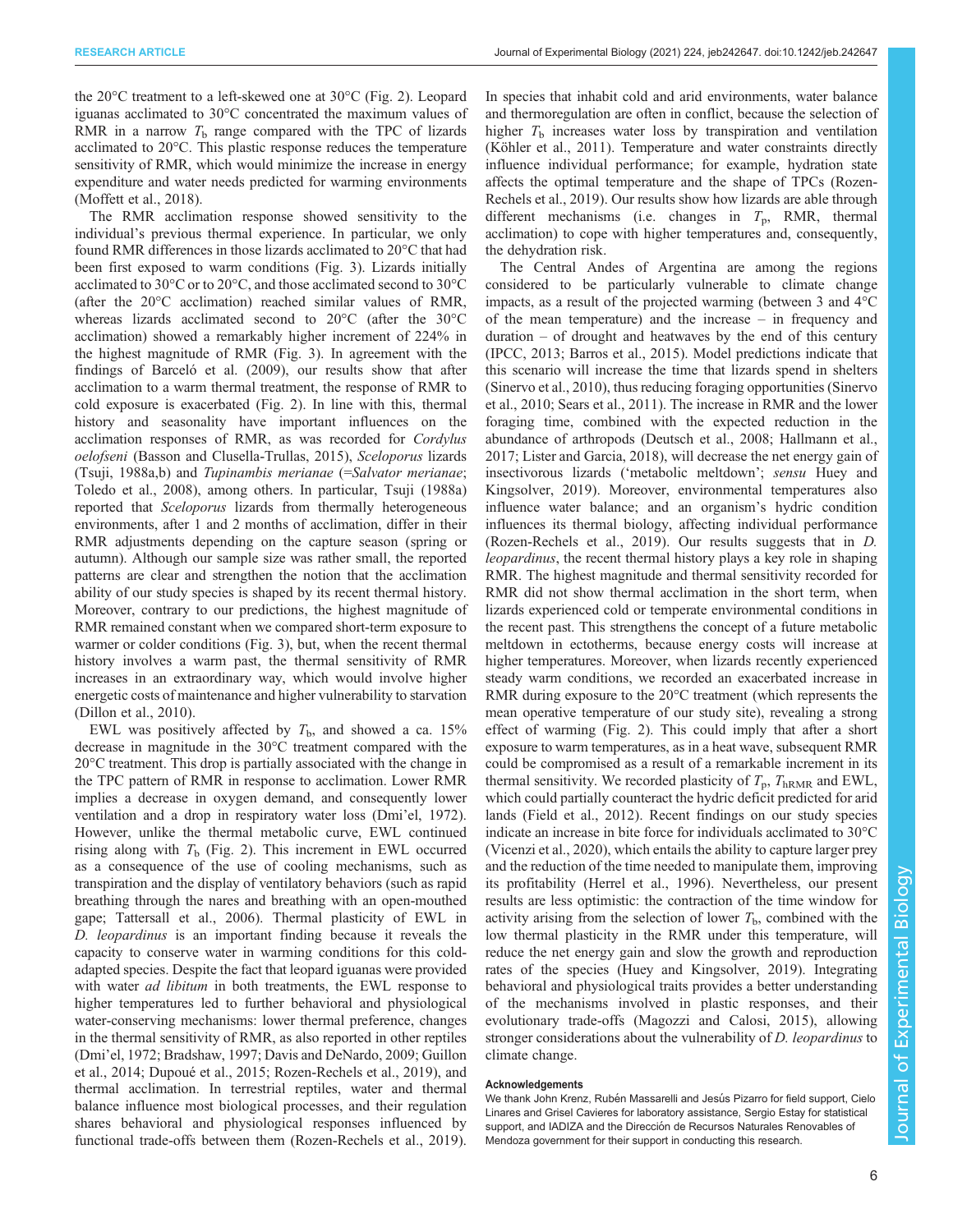#### <span id="page-6-0"></span>Competing interests

The authors declare no competing or financial interests.

#### Author contributions

Conceptualization: N.V., L.D.B., N.R.I., P.L.S.; Methodology: N.V., L.D.B., A.L., P.L.S.; Software: L.D.B., P.L.S.; Validation: N.V.; Formal analysis: N.V., L.D.B.; Investigation: N.V., A.L., P.L.S.; Resources: A.L., N.R.I., P.L.S.; Data curation: A.L., N.R.I., P.L.S.; Writing - original draft: N.V.; Writing - review & editing: N.V., L.D.B., A.L., N.R.I., P.L.S.; Visualization: N.V., L.D.B., A.L., N.R.I., P.L.S.; Supervision: N.R.I., P.L.S.; Project administration: N.V., P.L.S.; Funding acquisition: N.V., N.R.I., P.L.S.

#### Funding

This work was supported by Agencia Nacional de Promoción Científica y Tecnológica (ANPCYT) (PICT 2015-2699 to P.L.S., PICT 2017-0553I to N.R.I.), Universidad Nacional de Cuyo (SIIP 2019-4142, M094 to N.V.), and a Company of Biologists Travelling Fellowship (JEB TF1903124 to N.V.).

#### References

- Angilletta, M. J. (2009). Thermal Adaptation: A Theroretical and Empirical Synthesis. New York: Oxford, University Press.
- Angilletta, M. J., Hill, T. and Robson, M. A. (2002). Is physiological performance optimized by thermoregulatory behavior? A case study of the eastern fence lizard, Sceloporus undulatus. J. Therm. Biol. 27, 199-204.
- [Artacho, P., Jouanneau, I. and Le Galliard, J.-F.](https://doi.org/10.1086/671376) (2013). Interindividual variation in [thermal sensitivity of maximal sprint speed, thermal behavior, and resting](https://doi.org/10.1086/671376) [metabolic Rate in a Lizard.](https://doi.org/10.1086/671376) Physiol. Biochem. Zool. 86, 458-469. doi:10.1086/ [671376](https://doi.org/10.1086/671376)
- Bacigalupe, L. D., Gaitá[n-Espitia, J. D., Barria, A. M., Gonzalez-Mendez, A.,](https://doi.org/10.1111/eva.12702) [Ruiz-Aravena, M., Trinder, M. and Sinervo, B.](https://doi.org/10.1111/eva.12702) (2018). Natural selection on [plasticity of thermal traits in a highly seasonal environment.](https://doi.org/10.1111/eva.12702) Evol. Appl. 11, [2004-2013. doi:10.1111/eva.12702](https://doi.org/10.1111/eva.12702)
- Bakken, G. S. and Gates, D. M. (1975). Heat-transfer analysis of animals: some implications for field ecology, physiology and evolution. In Perspectives of Biophysical Ecology (ed. D. M. Gates and R. D. Schmerl), pp. 255-290. New York: **Springer**
- Barceló[, G., Salinas, J., Cavieres, G., Canals, M. and Sabat, P.](https://doi.org/10.1016/j.jtherbio.2009.06.008) (2009). Thermal [history can affect the short-term thermal acclimation of basal metabolic rate in the](https://doi.org/10.1016/j.jtherbio.2009.06.008) passerine Zonotrichia capensis. J. Therm. Biol. 34[, 415-419. doi:10.1016/j.](https://doi.org/10.1016/j.jtherbio.2009.06.008) itherbio.2009.06.008
- Barria, A. M. and Bacigalupe, L. D. [\(2017\). Intraspecific geographic variation in](https://doi.org/10.1016/j.jtherbio.2017.08.010) [thermal limits and acclimatory capacity in a wide distributed endemic frog.](https://doi.org/10.1016/j.jtherbio.2017.08.010) J. Therm. Biol. 69[, 254-260. doi:10.1016/j.jtherbio.2017.08.010](https://doi.org/10.1016/j.jtherbio.2017.08.010)
- [Barria, A. M., Bacigalupe, L. D., Lagos, N. A. and Lardies, M. A.](https://doi.org/10.1242/jeb.181008) (2018). Thermal [physiological traits and plasticity of metabolism are sensitive to biogeographic](https://doi.org/10.1242/jeb.181008) [breaks in a rock-pool marine shrimp.](https://doi.org/10.1242/jeb.181008) J. Exp. Biol. 221, jeb181008. doi:10.1242/ [jeb.181008](https://doi.org/10.1242/jeb.181008)
- [Barros, V. R., Boninsegna, J. A., Camilloni, I. A., Chidiak, M., Magr](https://doi.org/10.1002/wcc.316)ín, G. O. and Rusticucci, M. [\(2015\). Climate change in Argentina: trends, projections, impacts](https://doi.org/10.1002/wcc.316) and adaptation. [Wiley Interdiscip. Rev. Clim. Chang.](https://doi.org/10.1002/wcc.316) 6, 151-169. doi:10.1002/ [wcc.316](https://doi.org/10.1002/wcc.316)
- [Basson, C. H. and Clusella-Trullas, S.](https://doi.org/10.1086/682010) (2015). The behavior-physiology nexus: [behavioral and physiological compensation are relied on to different extents](https://doi.org/10.1086/682010) between seasons. Physiol. Biochem. Zool. 88[, 384-394. doi:10.1086/682010](https://doi.org/10.1086/682010)
- Bates, D., Mä[echler, M., Bolker, B. and Walker, S.](https://doi.org/10.18637/jss.v067.i01) (2015). Fitting linear mixedeffects models using lme4. J. Stat. Softw. 67[, 1-48. doi:10.18637/jss.v067.i01](https://doi.org/10.18637/jss.v067.i01)
- Black, I. R. G., Berman, J. M., Cadena, V. C. and Tattersall, G. J. (2019). Behavioral thermoregulation in lizards. Strategies for achieving preferred temperature. In Behavior of Lizards. Evolutionary and Mechanistic Perspectives (ed. V. L. Bels and A. P. Russell), pp. 13-46. CRC Press.
- [Bozinovic, F., Calosi, P. and Spicer, J. I.](https://doi.org/10.1146/annurev-ecolsys-102710-145055) (2011). Physiological correlates of [geographic range in animals.](https://doi.org/10.1146/annurev-ecolsys-102710-145055) Annu. Rev. Ecol. Evol. Syst. 42, 155-179. doi:10. [1146/annurev-ecolsys-102710-145055](https://doi.org/10.1146/annurev-ecolsys-102710-145055)
- Bradshaw, S. D. (1997). Homeostasis in Desert reptiles. Berlin: Springer-Verlag.
- [Briere, J.-F., Pracros, P., Le Roux, A.-Y. and Pierre, J.-S.](https://doi.org/10.1093/ee/28.1.22) (1999). A novel rate [model of temperature-dependent development for arthropods.](https://doi.org/10.1093/ee/28.1.22) Environ. Entomol. 28[, 22-29. doi:10.1093/ee/28.1.22](https://doi.org/10.1093/ee/28.1.22)
- [Burton, T., Killen, S. S., Armstrong, J. D. and Metcalfe, N. B.](https://doi.org/10.1098/rspb.2011.1778) (2011). What causes [intraspecific variation in resting metabolic rate and what are its ecological](https://doi.org/10.1098/rspb.2011.1778) consequences? Proc. R. Soc. B Biol. Sci. 278[, 3465-3473. doi:10.1098/rspb.](https://doi.org/10.1098/rspb.2011.1778) [2011.1778](https://doi.org/10.1098/rspb.2011.1778)
- Clarke, A. [\(2003\). Costs and consequences of evolutionary temperature adaptation.](https://doi.org/10.1016/j.tree.2003.08.007) Trends Ecol. Evol. 18[, 573-581. doi:10.1016/j.tree.2003.08.007](https://doi.org/10.1016/j.tree.2003.08.007)
- [Clusella-Trullas, S. and Chown, S. L.](https://doi.org/10.1007/s00360-013-0776-x) (2014). Lizard thermal trait variation at multiple scales: a review. J. Comp. Physiol. B 184[, 5-21. doi:10.1007/s00360-013-](https://doi.org/10.1007/s00360-013-0776-x) [0776-x](https://doi.org/10.1007/s00360-013-0776-x)
- [Clusella Trullas, S., Terblanche, J. S., Van Wyk, J. H. and Spotila, J. R.](https://doi.org/10.1007/s10682-006-9124-x) (2007). [Low repeatability of preferred body temperature in four species of Cordylid lizards:](https://doi.org/10.1007/s10682-006-9124-x)

[temporal variation and implications for adaptive significance.](https://doi.org/10.1007/s10682-006-9124-x) Evol. Ecol. 21, [63-79. doi:10.1007/s10682-006-9124-x](https://doi.org/10.1007/s10682-006-9124-x)

- Davis, J. R. and DeNardo, D. F. [\(2009\). Water supplementation affects the](https://doi.org/10.1086/605933) [behavioral and physiological ecology of Gila monsters \(](https://doi.org/10.1086/605933)Heloderma suspectum) in the Sonoran Desert. Physiol. Biochem. Zool. 82[, 739-748. doi:10.1086/605933](https://doi.org/10.1086/605933)
- [Deutsch, C. A., Tewksbury, J. J., Huey, R. B., Sheldon, K. S., Ghalambor, C. K.,](https://doi.org/10.1073/pnas.0709472105) Haak, D. C. and Martin, P. R. [\(2008\). Impacts of climate warming on terrestrial](https://doi.org/10.1073/pnas.0709472105) [ectotherms across latitude.](https://doi.org/10.1073/pnas.0709472105) Proc. Natl. Acad. Sci. USA 105, 6668-6672. doi:10. [1073/pnas.0709472105](https://doi.org/10.1073/pnas.0709472105)
- Dillon, M. E., Wang, G. and Huey, R. B. [\(2010\). Global metabolic impacts of recent](https://doi.org/10.1038/nature09407) climate warming. Nature 467[, 704-706. doi:10.1038/nature09407](https://doi.org/10.1038/nature09407)
- Dmi'el, R. [\(1972\). Effect of activity and temperature on metabolism and water loss in](https://doi.org/10.1152/ajplegacy.1972.223.3.510) snakes. Am. J. Physiol. 223[, 510-516. doi:10.1152/ajplegacy.1972.223.3.510](https://doi.org/10.1152/ajplegacy.1972.223.3.510)
- Dupoué[, A., Stahlschmidt, Z. R., Michaud, B. and Lourdais, O.](https://doi.org/10.1016/j.physbeh.2015.02.042) (2015). [Physiological state influences evaporative water loss and microclimate](https://doi.org/10.1016/j.physbeh.2015.02.042) [preference in the snake](https://doi.org/10.1016/j.physbeh.2015.02.042) Vipera aspis. Physiol. Behav. 144, 82-89. doi:10.1016/j. [physbeh.2015.02.042](https://doi.org/10.1016/j.physbeh.2015.02.042)
- Feder, M. E. and Pough, F. H. [\(1975\). Temperature selection by the red-backed](https://doi.org/10.1016/S0010-406X(75)80207-6) salamander, Plethodon c. cinereus [\(Green\) \(Caudata: Plethodontidae\).](https://doi.org/10.1016/S0010-406X(75)80207-6) Comp. Biochem. Physiol. A 50[, 91-98. doi:10.1016/S0010-406X\(75\)80207-6](https://doi.org/10.1016/S0010-406X(75)80207-6)
- Field, C. B., Barros, V., Stocker, T. F. and Dahe, Q. (2012). Managing the Risks of Extreme Events and Disasters to Advance Climate Change Adaptation: Special Report of the Intergovernmental Panel on Climate Change. Cambridge University Press.
- [Ghalambor, C. K., McKay, J. K., Carroll, S. P. and Reznick, D. N.](https://doi.org/10.1111/j.1365-2435.2007.01283.x) (2007). Adaptive [versus non-adaptive phenotypic plasticity and the potential for contemporary](https://doi.org/10.1111/j.1365-2435.2007.01283.x) [adaptation in new environments.](https://doi.org/10.1111/j.1365-2435.2007.01283.x) Funct. Ecol. 21, 394-407. doi:10.1111/j.1365- [2435.2007.01283.x](https://doi.org/10.1111/j.1365-2435.2007.01283.x)
- [Gillooly, J. F., Brown, J. H., West, G. B., Savage, V. M. and Charnov, E. L.](https://doi.org/10.1126/science.1061967) (2001). [Effects of size and temperature on metabolic rate.](https://doi.org/10.1126/science.1061967) Science 293, 2248-2251. [doi:10.1126/science.1061967](https://doi.org/10.1126/science.1061967)
- [Guillon, M., Guiller, G., DeNardo, D. F. and Lourdais, O.](https://doi.org/10.1139/cjz-2013-0189) (2014). Microclimate [preferences correlate with contrasted evaporative water loss in parapatric vipers at](https://doi.org/10.1139/cjz-2013-0189) their contact zone. Can. J. Zool. 92[, 81-86. doi:10.1139/cjz-2013-0189](https://doi.org/10.1139/cjz-2013-0189)
- Gunderson, A. R. and Stillman, J. H. [\(2015\). Plasticity in thermal tolerance has](https://doi.org/10.1098/rspb.2015.0401) [limited potential to buffer ectotherms from global warming.](https://doi.org/10.1098/rspb.2015.0401) Proc. R. Soc. B Biol. Sci. 282[, 20150401. doi:10.1098/rspb.2015.0401](https://doi.org/10.1098/rspb.2015.0401)
- Gvoždík, L., Puky, M. and Sugerková, M. [\(2007\). Acclimation is beneficial at](https://doi.org/10.1111/j.1095-8312.2006.00752.x) [extreme test temperatures in the Danube crested newt,](https://doi.org/10.1111/j.1095-8312.2006.00752.x) Triturus dobrogicus (Caudata, Salamandridae). Biol. J. Linn. Soc. 90[, 627-636. doi:10.1111/j.1095-](https://doi.org/10.1111/j.1095-8312.2006.00752.x) [8312.2006.00752.x](https://doi.org/10.1111/j.1095-8312.2006.00752.x)
- [Hallmann, C. A., Sorg, M., Jongejans, E., Siepel, H., Hofland, N., Schwan, H.,](https://doi.org/10.1371/journal.pone.0185809) Stenmans, W., Müller, A., Sumser, H., Hörren, T. et al. (2017). More than 75 [percent decline over 27 years in total flying insect biomass in protected areas.](https://doi.org/10.1371/journal.pone.0185809) PLoS ONE 12[, e0185809. doi:10.1371/journal.pone.0185809](https://doi.org/10.1371/journal.pone.0185809)
- [Herrel, A., Van Damme, R. and De Vree, F.](https://doi.org/10.1163/156854295X00203) (1996). Sexual dimorphism of head size in Podarcis hispanica atrata[: testing the dietary divergence hypothesis by bite](https://doi.org/10.1163/156854295X00203) force analysis. Neth J. Zool. 46[, 253-262. doi:10.1163/156854295X00203](https://doi.org/10.1163/156854295X00203)
- [Hertz, P. E., Huey, R. B. and Stevenson, R. D.](https://doi.org/10.1086/285573) (1993). Evaluating temperature [regulation by field-active ectotherms: the fallacy of the inappropriate question.](https://doi.org/10.1086/285573) Am. Nat. 142[, 796-818. doi:10.1086/285573](https://doi.org/10.1086/285573)
- Huey, R. B. and Kingsolver, J. G. [\(2019\). Climate warming, resource availability,](https://doi.org/10.1086/705679) [and the metabolic meltdown of ectotherms.](https://doi.org/10.1086/705679) Am. Nat. 194, E140-E150. doi:10. [1086/705679](https://doi.org/10.1086/705679)
- Huey, B. and Stevenson, R. D. (1979). Integrating thermal physiology and ecology of ectotherms: a discussion of approaches. Am. Zool. 366, 357-366
- [Huey, R. B., Berrigan, D., Gilchr, G. W. and Herron, J. C.](https://doi.org/10.1093/icb/39.2.323) (1999). Testing the [adaptive significance of acclimation: a strong inference approach.](https://doi.org/10.1093/icb/39.2.323) Am. Zool. 39, [323-336. doi:10.1093/icb/39.2.323](https://doi.org/10.1093/icb/39.2.323)
- IPCC. (2013). Climate Change 2013: The Physical Science Basis. Contribution of Working Group I to the Fifth Assessment of the Intergovernmental Panel on Climate Change. Cambridge University Press.
- Janzen, D. H. [\(1967\). Why mountain passes are higher in the tropics.](https://doi.org/10.1086/282487) Am. Nat. 101, [233-249. doi:10.1086/282487](https://doi.org/10.1086/282487)
- Köhler, A., Sadowska, J., Olszewska, J., Trzeciak, P., Berger-tal, O. and Tracy, C. R. (2011). Staying warm or moist? Operative temperature and thermal preferences of common frogs (Rana temporaria), and effects on locomotion. Herpetol. J. 21, 17-26.
- [Kreiman, L. E., Solano-Iguaran, J. J., Bacigalupe, L. D. and Naya, D. E.](https://doi.org/10.1098/rstb.2018.0544) (2019). [Testing the metabolic homeostasis hypothesis in amphibians.](https://doi.org/10.1098/rstb.2018.0544) Philos. Trans. R. Soc. B Biol. Sci. 374[, 20180544. doi:10.1098/rstb.2018.0544](https://doi.org/10.1098/rstb.2018.0544)
- [Kuznetsova, A., Brockhoff, P. B. and Christensen, R. H. B.](https://doi.org/10.18637/jss.v082.i13) (2017). lmerTest [package: tests in linear mixed effects models.](https://doi.org/10.18637/jss.v082.i13) J. Stat. Softw. 82, 1-26. doi:10. [18637/jss.v082.i13](https://doi.org/10.18637/jss.v082.i13)
- [Licht, P., Dawson, W. R., Shoemaker, V. H. and Main, A. R.](https://doi.org/10.2307/1440766) (1966). Observations [on the thermal relations of western Australian lizards.](https://doi.org/10.2307/1440766) Copeia 1966, 97-110. [doi:10.2307/1440766](https://doi.org/10.2307/1440766)

Lide, D. R. (2001). Handbook of Chemistry and Physics. CRC Press.

Lighton, J. R. B. (2008). Measuring Metabolic Rates: A Manual for Scientists. Oxford University Press.